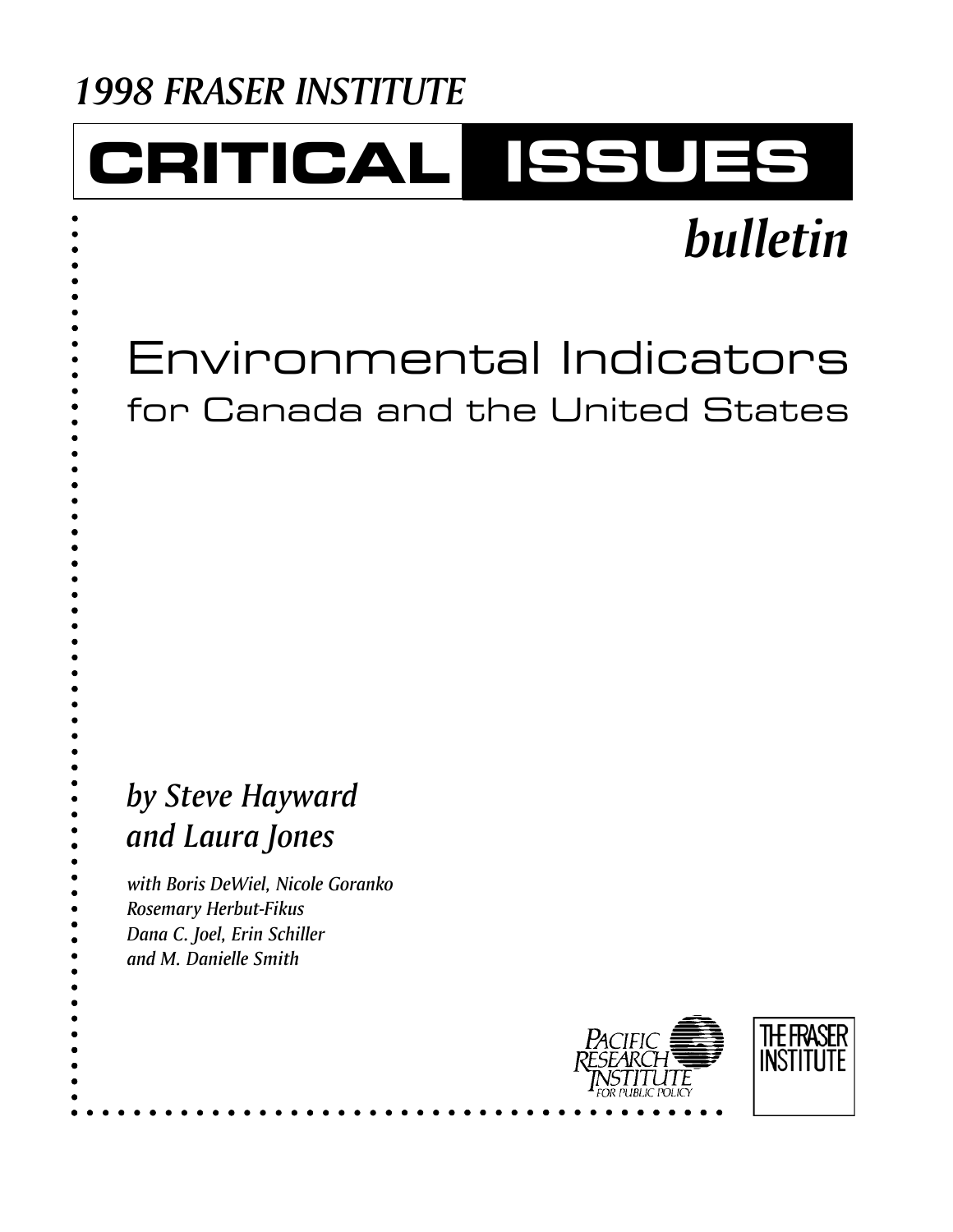#### FRASER INSTITUTE CRITICAL ISSUES BULLETIN

 $\bullet$ Critical Issues Bulletins are published from time to time by  $\bullet$ The Fraser Institute (Vancouver, British Columbia, Canada)  $\ddot{\bullet}$ as supplements to *Fraser Forum*, the Institute's monthly pe- $\bullet$ <br> $\bullet$ riodical. Critical Issues Bulletins are comprehensive studies of single issues of critical importance for public policy.

 $\ddot{\bullet}$  $\bullet$ 

 $\ddot{\bullet}$ 

 $\bullet$  $\bullet$  $\bullet$  $\bullet$  $\bullet$  $\bullet$  $\bullet$  $\bullet$  $\bullet$  The author has worked independently and opinions expressed by him are, therefore, his own, and do not necessarily reflect the opinions of the members or the trustees of The Fraser Institute.

For additional copies of Critical Issues Bulletins, any of our other publications, or a catalogue of the Institute's publications, call our **toll-free order line: 1–800–665–3558** or visit our web site at http://www.fraserinstitute.ca.

For information about publications of The Fraser Institute and about ordering, contact **Cristina Roman**

> via telephone: (604) 688–0221, ext. 330 or via fax: (604) 688–8539.

In Toronto, contact us via telephone: (416) 363–6575, ext. 330 or via fax: (416) 601–7322.

Copyright© 1998 by The Fraser Institute Date of Issue: April 1998 Printed in Canada

Canadian Publications Mail Sales Product Agreement #0087246 ISSN 1480-3666

Editing & design: Kristin McCahon & Lindsey Thomas Martin. Front-cover image copyright© Steven Hunt, The Image Bank.

#### About the Institute

The Fraser Institute is an independent, Canadian, economic and social research and educational organization. It has as its objective the redirection of public attention to the role of competitive markets in providing for the well-being of Canadians. Where markets work, the Institute's interest lies in trying to discover prospects for improvement. Where markets do not work, its interest lies in finding the reasons. Where competitive markets have been replaced by government control, the interest of the Institute lies in documenting objectively the nature of the improvement or deterioration that results from government intervention. The work of The Fraser Institute is assisted by an Editorial Advisory Board of internationally renowned economists. The Fraser Institute is

a national, federally chartered, non-profit organization financed by the sale of its publications and the contributions of its members; it receives no government funding.

To learn more about the Institute, visit our web site at http://www.fraserinstitute.ca.

For information about Fraser Institute membership, write: **Sherry Stein**, Director of Development The Fraser Institute 2nd Floor, 626 Bute Street Vancouver, BC, V6E 3M1 call: (604) 688–0221, ext. 306 or fax: (604) 688–8539.

In Toronto call: (416) 363–6575, ext. 306 or fax: (416) 601–7322.

#### Board of Trustees

#### *Chairman*

Raymond J. Addington, O.B.E.

#### *Vice Chairmen*

T. Patrick Boyle William Korol Mark Mitchell

#### *Members of the Board*

Arnold Aberman, M.D. Keith Ambachtsheer Sonja Bata Ken Benson Everett Berg Tony Boeckh Peter Boyd Peter Brown Alan Campney **Ronald Cathcart** Alex Chafuen James Chaplin Wendy Cecil-Cockwell Sherry Cooper Richard Currie Serge Darkazanli Edward Dato **John Dobson** Greg Fleck **Arthur Grunder** Raymond Heung Paul Hill Stephen Hynes Warren Jestin Peter Kains **Hassan Khosrowshahi** Robert Lee Brian Levitt William Mackness Jim Main Fred Mannix **Roger Phillips** Herbert Pinder, Jr. R. Jack Pirie Peter Pocklington David Race David Radler Conrad Riley, Sr. John Scrymgeour William Siebens Michael Walker **Catherine Windels** 

#### *Secretary-Treasurer*

Michael Hopkins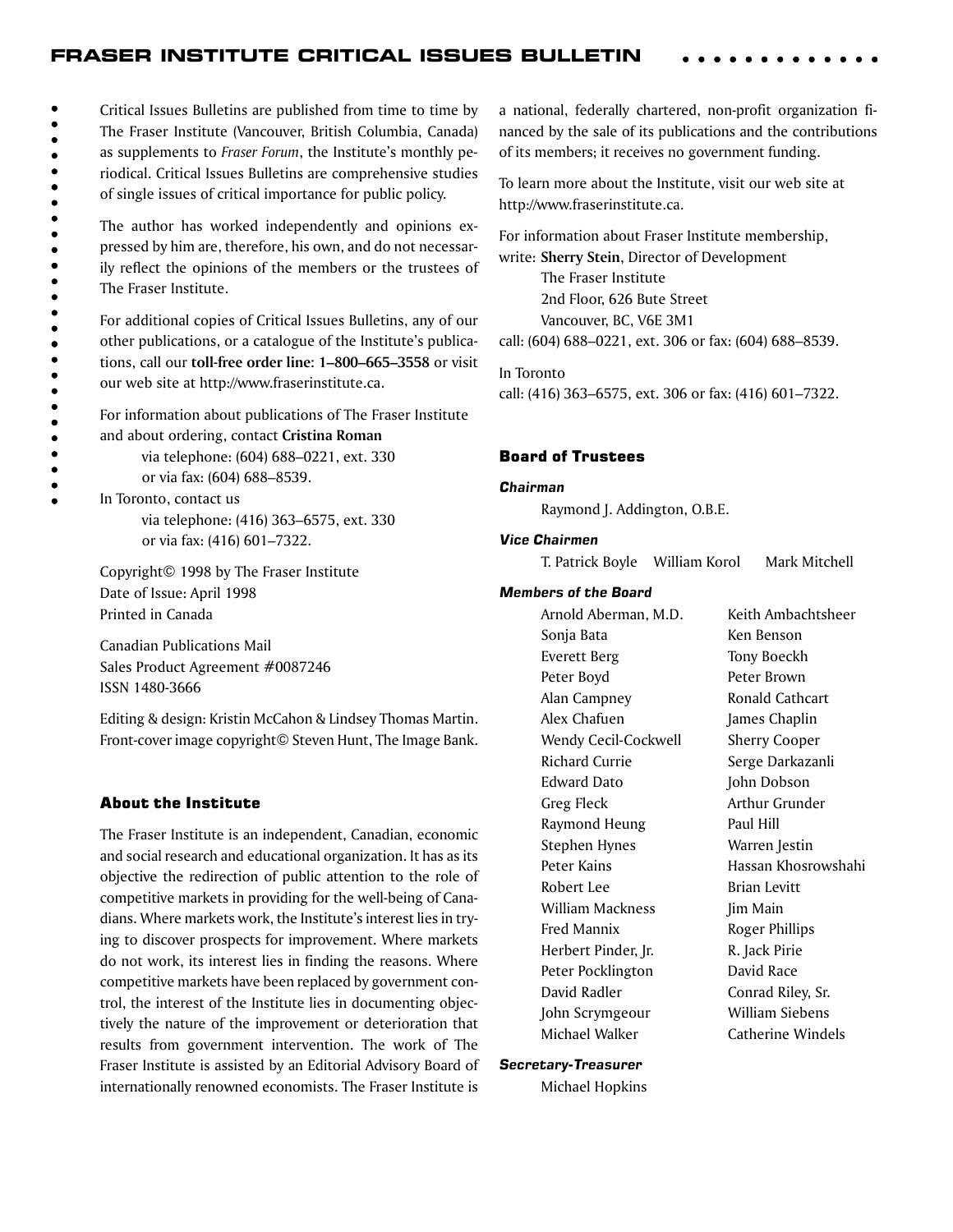## **Contents**

|  |  | <b>About the authors 2</b> |  |
|--|--|----------------------------|--|
|--|--|----------------------------|--|

### **Acknowledgments 3**

### **Introduction 4**

### **Primary environmental indicators 7**

Air quality 7 Water quality 20 Natural resource use 29 Land use and condition 35 Solid waste 42

### **Secondary environmental indicators 46**

Carbon dioxide emissions 46 Oil spills 48 Pesticides 49 Toxic releases 50 Wildlife 53

### **Index of environmental indicators 56**

Methodology 56 Results 56 Conclusion 58

### **Notes 62**

**References 65**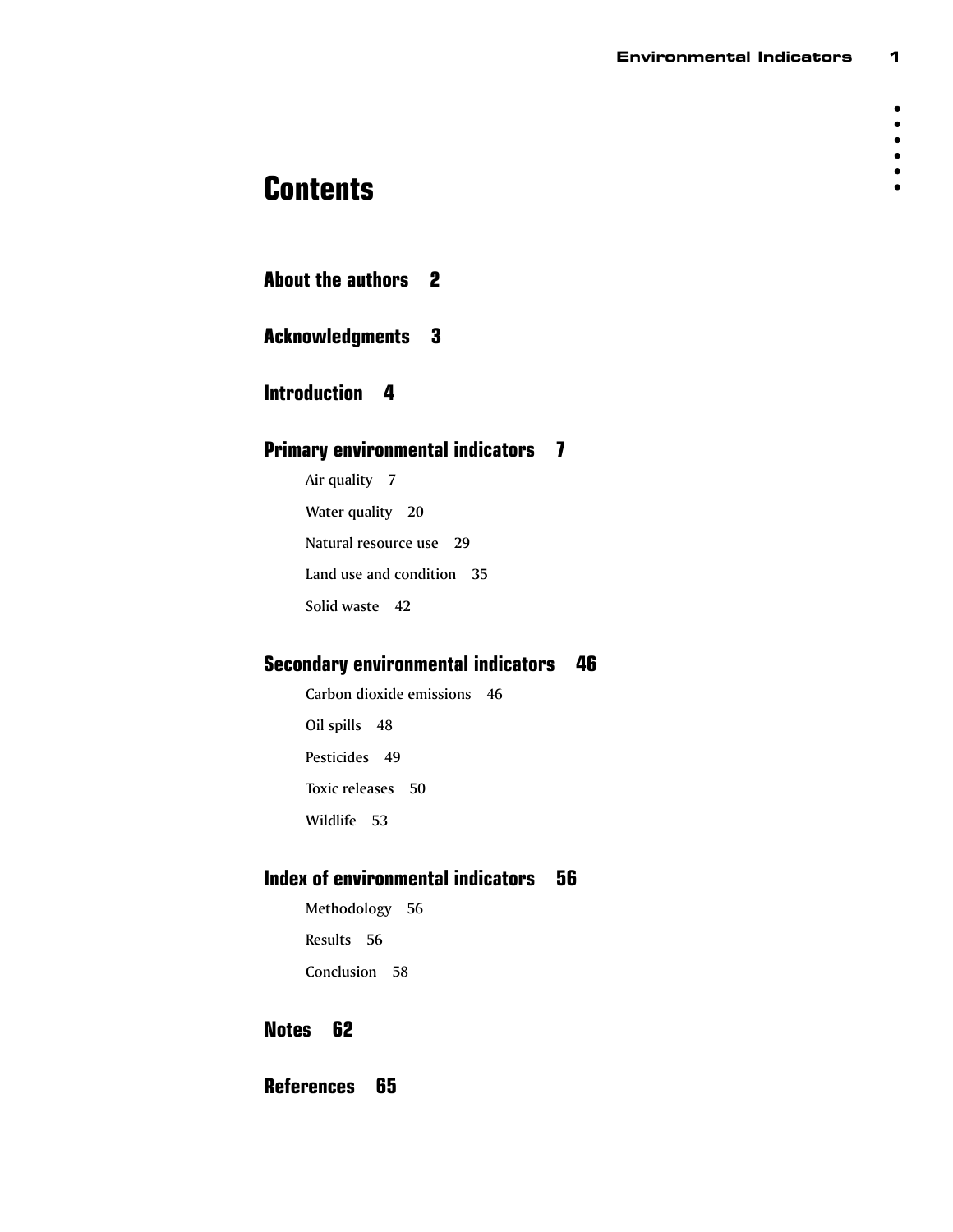## **About the authors**

**BORIS DEWIEL** is a Doctoral Candidate in Political Science at the University of Calgary and, from 1998 to 2000, he will be a Post-Doctoral Fellow in the Department of Political Science at the University of British Columbia. He has a Master's Degree in Environmental Science from the University of Calgary and held a joint internship at The Fraser Institute and The Pacific Research Institute in 1996. He has published articles in history, political theory and Canadian politics.

**NICOLE GORANKO** is a research assistant in the Environment department at The Fraser Institute. During 1996 and 1997, she worked at the Institute as a researcher for the National Media Archive's British Columbia Provincial Election Study. She contributed to the design and implementation of "Tracking the News," the National Media Archive's extensive program monitoring Canadian television news; she also contributed to the research for 8 editions of "On Balance" for *Fraser Forum.* She will receive a B.A. in Geography and History from Simon Fraser University in June 1998.

**STEVE HAYWARD** is a Senior Fellow of the Pacific Research Institute. He has written on politics, economics, public policy, law, and environmental issues for scholarly and popular journals including *National Review*, *Modern Age*, *First Things*, *Policy Review*, *The Intercollegiate Review*, and the *California Journal*. He is a contributing editor for *Reason* magazine, a contributing author for the forthcoming *Encyclopedia of the American Right*, and his columns have appeared in many newspapers. He holds an MA in Government from Claremont Graduate School, and is currently completing his Ph.D. in American Studies at Claremont Graduate School. In 1990 and 1992, he was an Olive Garvey Fellow of the Mont Pelerin Society and recently held a two-year term as a Henry Salvatori Fellow of the Heritage Foundation in Washington, DC. This year, he is the Bradley Fellow at the Heritage Foundation.

**ROSEMARY HERBUT-FIKUS** is the President of Wild Rose Research & Consulting, which does research on environmental and agronomic policy and regulation. She received a B.A. in Political Science and Public Policy from the University of Lethbridge in 1996, participated in The Fraser Institute's Student Leaders Colloquium in 1996, and held a joint internship with The Fraser Institute and The Pacific Research Institute in Sacramento, CA, in 1997. She has written several articles for the weekly newsmagazine, *British Columbia Report*, and spoken before the Southern Alberta Council of Public Affairs. She has advised Alberta's Minister of Energy on global warming and currently sits on the Standing Policy Committee for the Environment for the City of Lethbridge. Ms Herbut-Fikus is a member of several other organizations, including the University of Lethbridge Alumni Association and the Southern Alberta Home-Based Business Association.

**DANA C. JOEL** is Director of Research with the Pacific Research Institute (PRI), a public-policy organization in San Francisco that promotes free-market principles. Before joining the PRI, Ms Joel was Deputy Director of Regulatory Affairs for Citizens for a Sound Economy (CSE), where she focused on environmental and other regulatory policy issues, and Director of the New Jersey CSE and Director of Policy for State Projects, where she promoted numerous state policy reforms in education, health care, and tax policy. Prior to joining CSE, Ms Joel was Research Associate in Domestic Policy Studies at The Heritage Foundation. She has written numerous studies and articles for newspapers, magazines, and journals including *The Washington Post*, the *Washington Times*, *USA Today*, the *Baltimore Sun*, *Dallas Morning News*, and the Cato Institute's *Regulation Magazine*, and contributed to the book, *Privatizing Correctional Institutions* (Transaction Publishers, 1994). Ms Joel received her education at Butler University in Indianapolis and George Mason University in Fairfax, Virginia.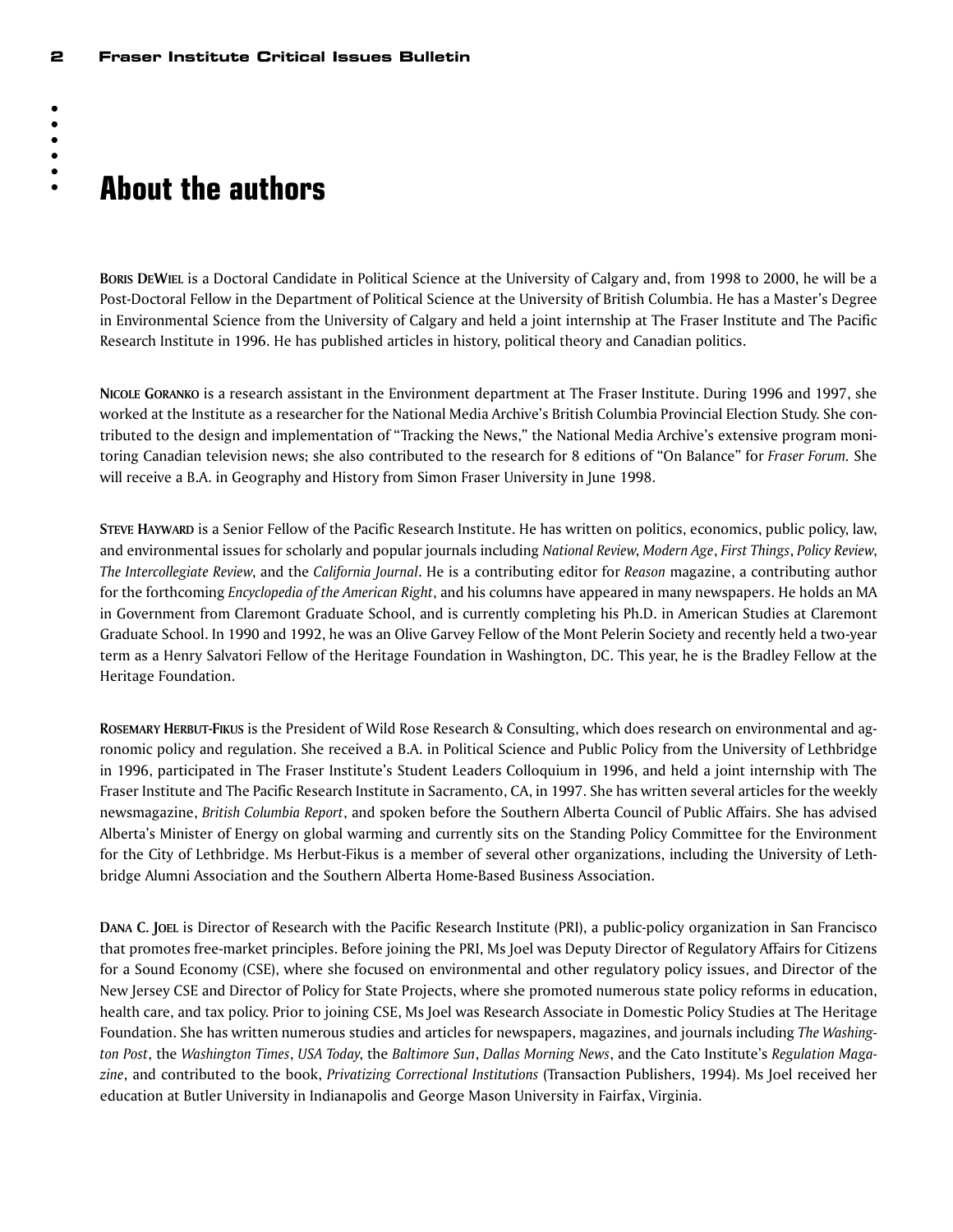**LAURA JONES** is the Senior Environment Economist at The Fraser Institute. She joined The Fraser Institute in 1996 to develop the Institute's policy on the environment and has recently organized a series of conferences on mining, forestry and fishing in British Columbia. During 1997, she edited *Fish or Cut Bait! The Case for Individual Transferable Quotas in the Salmon Fishery of British Columbia* and *Global Warming: The Science and the Politics*. Ms Jones has also published articles in *Fraser Forum, The Vancouver Sun* and the *Ottawa Citizen*, and was co-author of the first edition of the Fraser Institute Critical Bulletin *Environmental Indicators for Canada and the United States.* She received her B.A. in Economics from Mount Holyoke College in Massachusetts, and her M.A. in Economics from Simon Fraser University in British Columbia. Prior to joining the Institute, she taught economics at various colleges throughout the Lower Mainland of British Columbia, and is currently teaching *Economic Issues* at the British Columbia Institute of Technology.

**ERIN SCHILLER** is a public policy fellow with The Pacific Research Institute (PRI) in San Francisco, where her research is focused upon market-based environmental reform and privatization. She has written editorials on numerous environmental topics for publications such as the *San Jose Mercury News*, *The Washington Times*, *The Orange County Register*, *The Oakland Tribune*, and *The San Diego Union-Tribune*. In February 1998, Ms Schiller release a report entitled *The Road Ahead: The Economic and Environmental Benefits of Congestion Pricing*. She graduated in 1997 from Claremont McKenna College, where her senior honors thesis was on free-market environmentalism in the state of Oregon.

**M. DANIELLE SMITH** is the Managing Director of the Canadian Property Rights Research Institute (CanPRRI), an independent Canadian educational institute that conducts research into the role of the individual's right to own property in creating a free and prosperous society. She joined CanPRRI in May 1997 and has published studies and articles on property rights, endangered species, and marketing boards. Her latest publications are *Endangered Species Protection: Lessons Canada Should Learn from the US Endangered Species Act* and the fact sheet *What Do the Constitution and Bill of Rights Say about Property Rights?* Her articles have appeared in the newspapers, *The Calgary Herald* and *The Edmonton Journal*. Prior to joining CanPRRI, Ms Smith was a researcher at The Fraser Institute, where she wrote articles for the *Canadian Student Review* and co-authored the first edition of *Environmental Indicators for Canada and the United States* (April 1997) and *Government-Sponsored Training Programs: Failure in the United States, Lessons for Canada* (December 1997). She holds a B.A. in English and a B.A. in Economics from the University of Calgary.

## **Acknowledgments**

The Fraser Institute and the Pacific Research Institute wish to thank the Donner Canadian Foundation for providing the funding for a student internship for Rosemary Herbut-Fikus in the summer of 1997.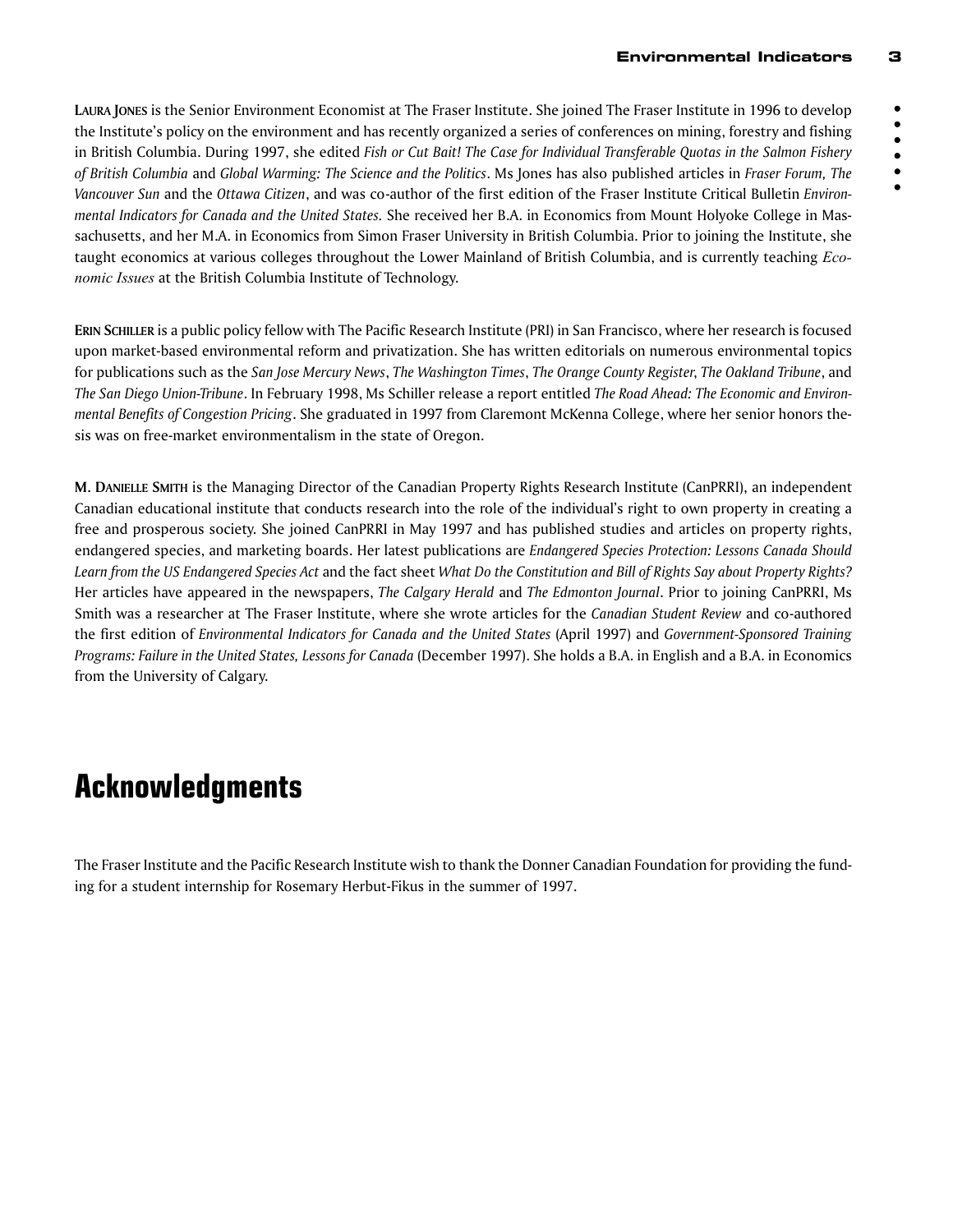## **Introduction**

Modern public attention to the environment dates roughly from the first Earth Day in 1970. But despite a generation of concern, public opinion about environmental issues remains confused and contradictory, and as a consequence public policy on the environment is highly contentious and unsettled.

It is difficult to judge public sentiment about the environment accurately because the environment, taken as a whole, is a broad and all encompassing idea. "The environment" is an evocative term, suggestive of mankind's relationship to nature, and conveying connotations of eternity and our generation's bequest to succeeding generations. The environment, perhaps uniquely among public issues, invites citizens to engage in metaphysical speculations. Environmental issues comprise both narrow technical concerns, often measured in parts per billion, and broad emotional concerns, such as the symbolic value of a virgin forest.

The broad and amorphous nature of environmental issues works both for and against environmentalism. When pollsters ask specifically whether the environment is a serious problem, majorities answer strongly in the affirmative, and people are generally pessimistic about environmental trends. According to the most recent Wirthlin survey on environmental issues, 79 percent think that "problems regarding pollution and the environment will get worse during my lifetime" (Wirthlin Group 1997). The Wirthlin survey similarly finds that 76 percent agree with the statement that "protecting the environment is so important that requirements and standards cannot be too high, and continuing environmental improvements must be made regardless of cost."

On the other hand, if pollsters ask open-ended questions about what issues people regard as most important, the environment does very poorly, usually in the single digits. A 1995 Gallup Poll reported that only one percent of respondents ranked the environment as the "most important problem, while a 1994 Roper Survey that listed the environment among 20 public problems ranked the environment sixteenth, just above alcoholism. (The Gallup and Roper Surveys are included in Ladd and Bowman 1995. Crime, the economy, and education are usually picked as the most important public problems, with 40 to 60 percent being the

typical range for respondents naming these as particular problems on open-ended or multiple-choice surveys.) This is not to suggest that public concern about the environment is overstated or misunderstood. Contradiction within public opinion is not a new or remarkable phenomenon and the environment is similar to many other public issues where the public often tells pollsters that the government does not spend enough money on the specific problem while also saying that the government as a whole is too big and spends too much. (If policy makers made policy according to the polls on an issue-by-issue basis, total government spending would soar.)

The fact that people rank the environment low on an open-ended ranking of public problems means that, while many people may have strong opinions on the environment in the abstract, the environment does not hold their immediate interest in the same way crime and education do. While public-policy debates seldom command close public attention, citizens are more informed on high-profile issues such as crime and education than they are on environmental issues, and public preferences are more accurately and fully reflected in policy changes that are made on the high profile issues. (The movement for tougher prison sentencing for criminals, such as "three strikes," is a good example of strong and clear public preferences being translated into policy.)

#### **How people form an opinion about the environment**

Given the fact that the public does not pay close attention to the details of environmental issues, it is not surprising that public opinion is not in harmony with the general facts. Even as polls show that people think the environment is getting worse, by most measures environmental quality has dramatically improved over the last generation and is continuing to improve.

There are three ways in which the public comes to form its opinions about the environment. First, because people are less likely to spend time following environmental

 $-$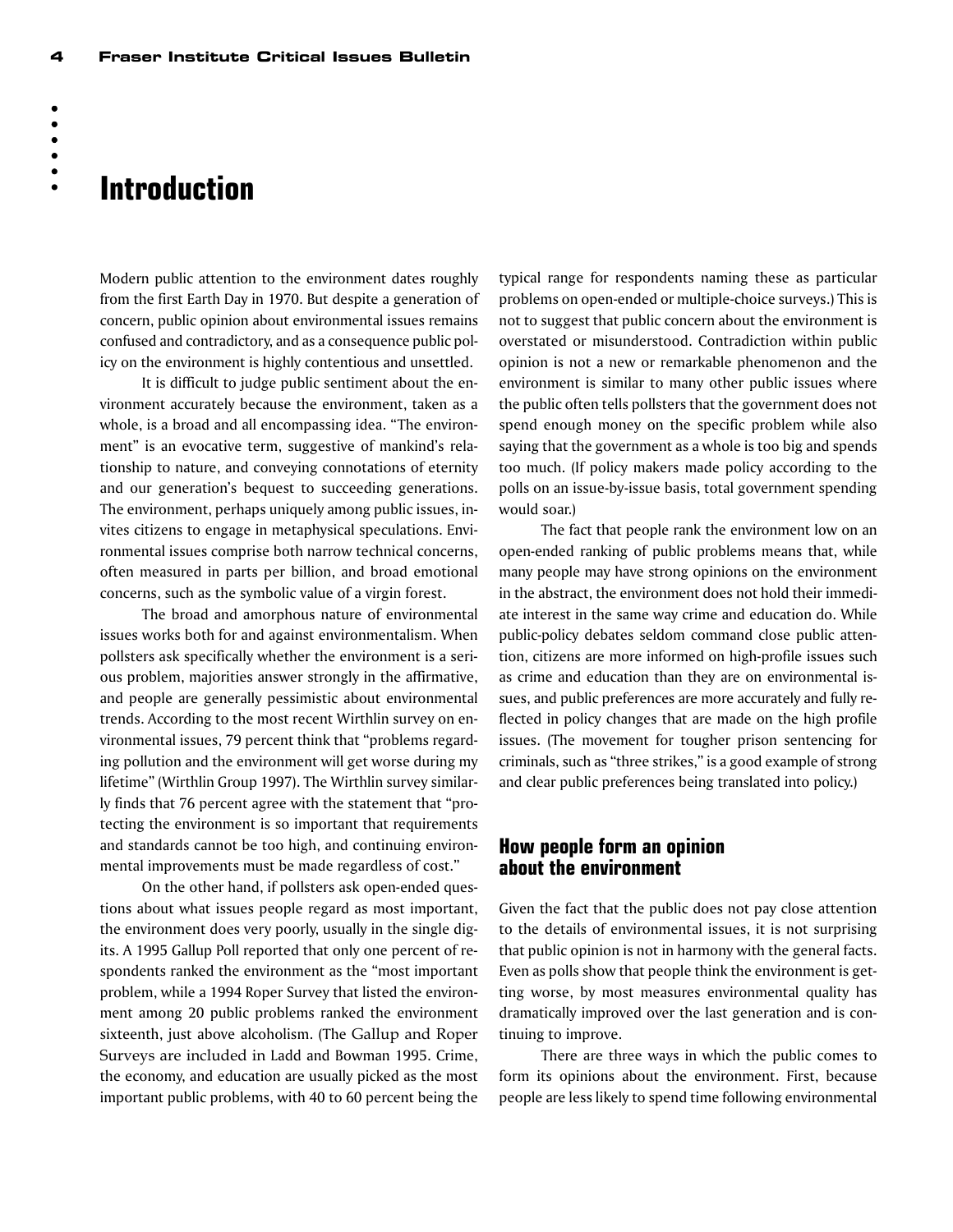issues in detail and because the environment ranks low on the list of public concerns, environmental issues and policy tend to be driven by the most highly motivated interest groups, typically environmental organizations. And, since democratic government is most responsive to an atmosphere of crisis, it is in the interest of environmental organizations to promote a sense of crisis much of the time. A feature series on environmental issues in the *New York Times* observed that environmental organizations might be "in danger of becoming the green equivalent of the military lobby, more interested in sowing fear and protecting wasteful programs than in devising a new course" (Schneider 1993: A1). Other critics have described some environmentalists as "crisis entrepreneurs."

Second, the news media, which like bad news—especially when it can be sensationalized—aggravates this problem by promoting images of environmental threats. News about positive environmental progress is down-played. In his magisterial book, *A Moment on the Earth*, environmental writer Gregg Easterbrook recounts how, in 1992, he was struck by finding the good-news story, "Air Found Cleaner in U.S. Cities," in "a small box buried on page A24" of the *New York Times.* The story went unmentioned in most other media outlets. "Surely," Easterbrook observed, "any news that air quality was in decline would have received front-page attention. The treatment suggested that the world was somehow disappointed by an inappropriately encouraging discovery" (Easterbrook 1995: xiii). This asymmetry in the way the media handle environmental issues further distorts public perception.

Third, public perception of environmental quality is powerfully driven by what economists call "the wealth effect." Several studies have shown a positive correlation between rising incomes and demand for environmental quality. As people become more affluent, their tolerance for risk of all kinds diminishes. This helps explain some of the reason why citizens of wealthy nations believe their environment is getting worse even as the data show it is getting better.

### **The effect of public opinion on policy**

Incorrect public perceptions about environmental trends can have important consequences for policy since, not only do they cause anxieties that may be unwarranted by facts or out of proportion to the true risks involved, but they can also lead to skewed policy priorities. In 1990, the United States Environmental Protection Agency's Science Advisory Board warned that current laws and regulations "are more reflective of public perceptions of risk than of scientific understanding of risk" (USEPA Science Advisory Board 1990). And, a 1993 report from the Center for Resource Economics found that EPA resources were allocated in amounts inversely proportional to genuine risk. "EPA's budget and staff resources are not allocated on the basis of risk," the report concluded. "Consequently, more than 80 percent of EPA's resources are spent on pollutants considered to be relatively low risk by federal scientists" (Smolensky, Dickson and Caplan 1993: 1).

To be sure, public perceptions are often wrong on many other areas of public policy. Plant closing and layoff announcements often generate waves of anxiety among the public and the media and lower consumer confidence even when unemployment is falling and the economy is strong. In the fullness of time, however, public perception usually corrects itself as a clear sense of economic progress takes hold. One reason for this long-term confidence in the economy is that economic journalism and economic policy are fully informed today by a number of well-understood measures (i.e., money supply, the employment cost index, inflation, interest rates, housing starts, and, of course, the composite Index of Leading Economic Indicators).

#### **Lack of reliable measures of environmental quality**

For the environment, however, we lack a series of good, clear measures of environmental quality and progress. In part, this is because our thinking about the environment is still in some ways in its infancy, which is reflected in the fact that the focus of environmental concern has so often shifted. Twenty-five years ago most environmental concern centered on problems of *pollution* and *scarcity*—the view that we were fouling our own nest and would quickly run out of natural resources. Today it is clear that anxieties about scarcity were unfounded, and concern has shifted to problems of global warming and "biodiversity," for which we lack uncontested scientific theory and objective data. In equal part, the lack of good measures of environmental quality stem from the methodological difficulty of constructing such measures. As long ago as 1972, the President's Council on Environmental Quality (CEQ) wrote that "the process of developing dependable indices will be a long one," but the CEQ never got very far with the task. CEQ published a report on environmental trends only intermittently; the last *Environmental Trends* report was published in 1989.